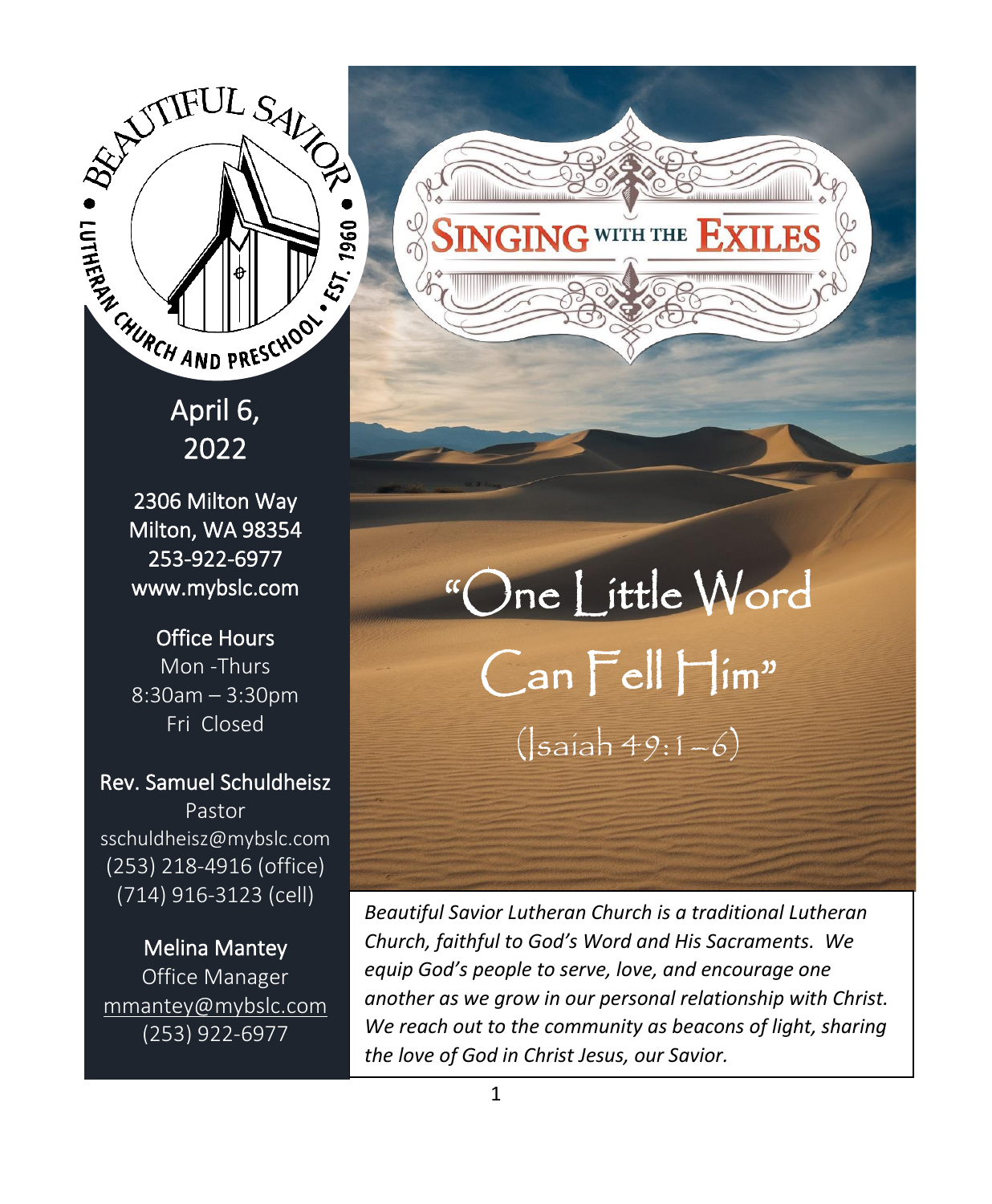# **VESPERS**

PAGE 229

*(Please stand)*

**OPENING VERSICLES . . . . . . . . . . . . . . . . . . . . . . . . . . . . . . . . . page 229**



**<sup>1</sup>When the LORD restored the fortunes of | Zion,\* we were like | those who dream. <sup>2</sup>Then our mouth was filled with | laughter,\* and our tongue with | shouts of joy; then they said among the nations, "The LORD has done great | things for them."\* <sup>3</sup>The LORD has done great things for us; | we are glad. <sup>4</sup>Restore our fortunes, | O LORD,\* like streams in the | Negeb! <sup>5</sup>Those who | sow in tears\* shall reap with | shouts of joy! <sup>6</sup>He who goes out weeping, bearing the seed for | sowing,\* shall come home with shouts of joy, bringing his | sheaves with him.**

*(Please be seated)* **OFFICE HYMN . . . . . . . . . . . "A Lamb Goes Uncomplaining Forth" LSB #438**

## **READING – Isaiah 49:1–6**

<sup>1</sup> Listen to me, O coastlands, and give attention, you peoples from afar. The LORD called me from the womb, from the body of my mother he named my name. <sup>2</sup>He made my mouth like a sharp sword; in the shadow of his hand he hid me; he made me a polished arrow; in his quiver he hid me away.  $3$ And he said to me, "You are my servant, Israel, in whom I will be glorified." <sup>4</sup>But I said, "I have labored in vain; I have spent my strength for nothing and vanity; yet surely my right is with the LORD, and my recompense with my God."  $5$ And now the LORD says, he who formed me from the womb to be his servant, to bring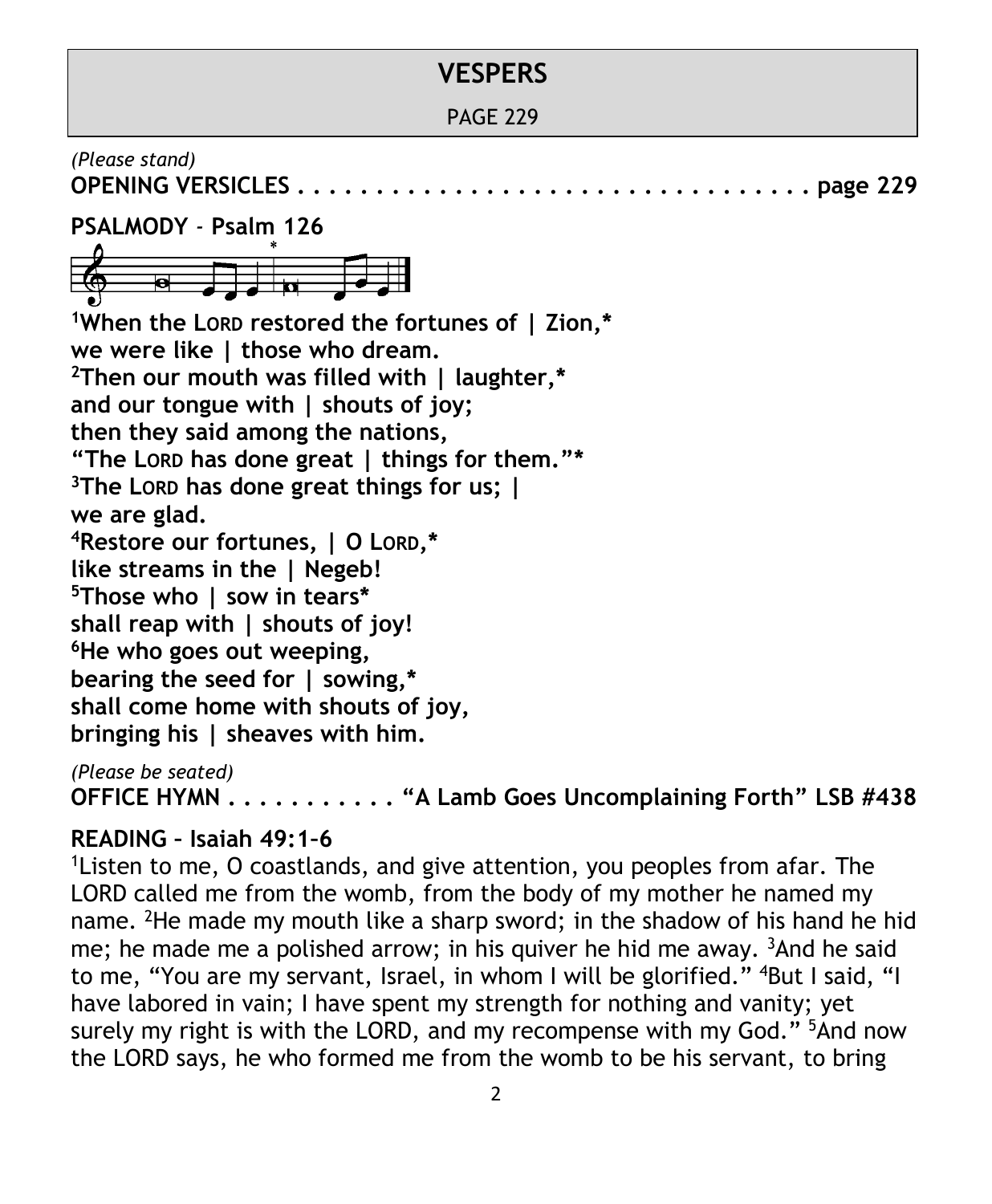Jacob back to him; and that Israel might be gathered to him—for I am honored in the eyes of the LORD, and my God has become my strength—<sup>6</sup>he says: "It is too light a thing that you should be my servant to raise up the tribes of Jacob and to bring back the preserved of Israel; I will make you as a light for the nations, that my salvation may reach to the end of the earth."

A: This is the Word of the Lord. **C: Thanks be to God. RESPONSORY . . . . . . . . . . . . . . . . . . . . . . . . . . . . . . . . . page 231** (Lent) **APOSTLES' CREED I believe in God, the Father Almighty, maker of heaven and earth. And in Jesus Christ, His only Son, our Lord, who was conceived by the Holy Spirit, born of the virgin Mary, suffered under Pontius Pilate, was crucified, died and was buried. He descended into hell. The third day He rose again from the dead. He ascended into heaven and sits at the right hand of God the Father Almighty. From thence He will come to judge the living and the dead. I believe in the Holy Spirit, the holy Christian Church, the communion of saints, the forgiveness of sins, the resurrection of the body,** and the life  $\frac{1}{2}$  everlasting. Amen. **SERMON HYMN . . . . . . . . . . . . "Christ, the Life of All the Living" LSB #420 SERMON . . . . . . . . . . . . . . ." One Little Word Can Fell Him" (Isaiah 49:1–6)** *(Please stand)* **CANTICLE . . . . . . . . . . . . . . . . . . . . . . . . . . . . . . . . . . . . . . . . page 231 MAGNIFICAT . . . . . . . . . . . . . . . . . . . . . . .** *. . . . . . . . . . . . . . .* **LSB #933**